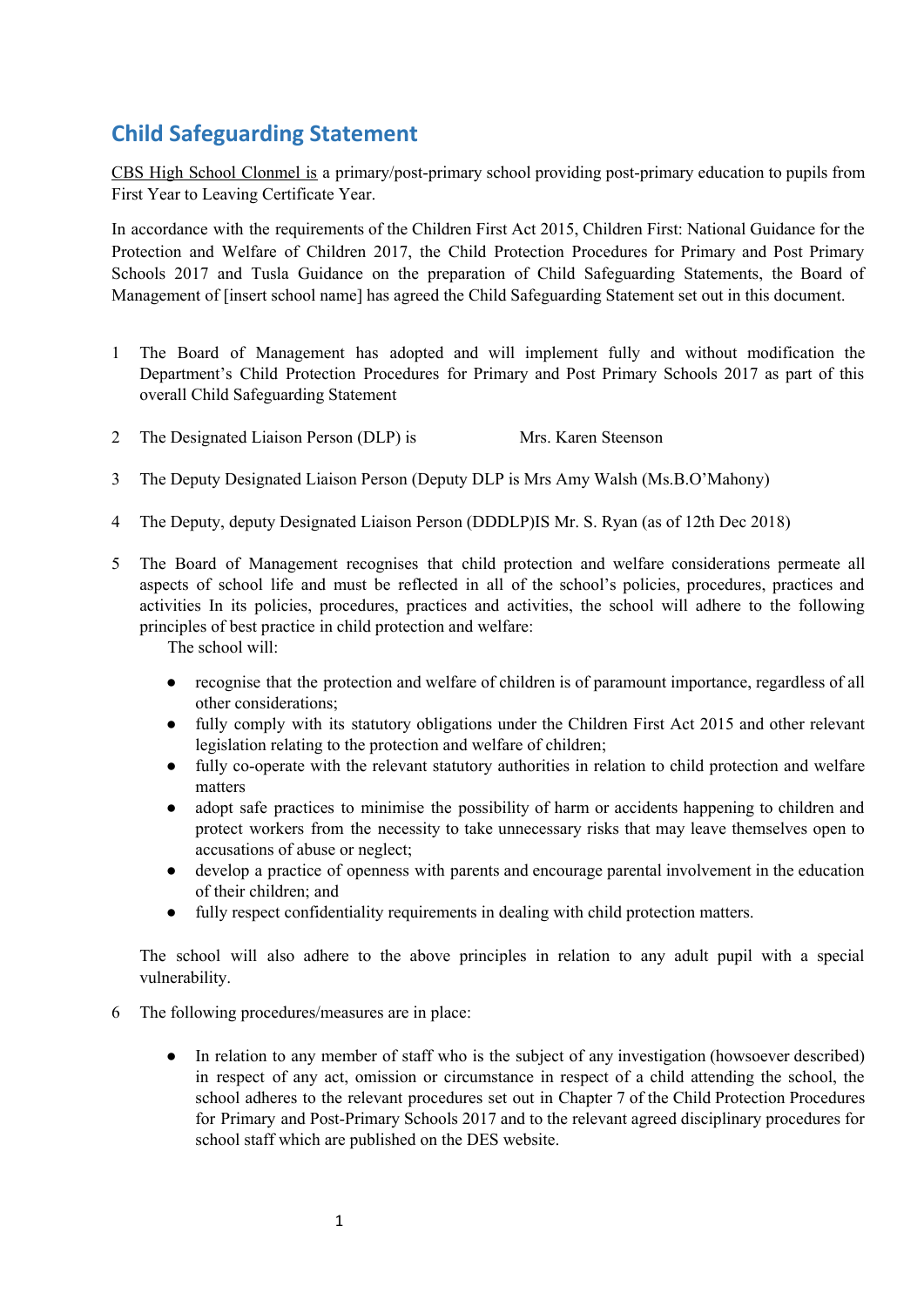- In relation to the selection or recruitment of staff and their suitability to work with children, the school adheres to the statutory vetting requirements of the National Vetting Bureau (Children and Vulnerable Persons) Acts 2012 to 2016 and to the wider duty of care guidance set out in relevant Garda vetting and recruitment circulars published by the DES and available on the DES website.
- In relation to the provision of information and, where necessary, instruction and training, to staff in respect of the identification of the occurrence of harm (as defined in the 2015 Act) the school-
	- $\triangleright$  Has provided each member of staff with a copy of the school's Child Safeguarding Statement
	- $\triangleright$  Ensures all new staff are provided with a copy of the school's Child Safeguarding Statement
	- $\triangleright$  Encourages staff to avail of relevant training
	- $\triangleright$  Encourages Board of Management members to avail of relevant training
	- $\triangleright$  The Board of Management maintains records of all staff and Board member training
- In relation to reporting of child protection concerns to Tusla, all school personnel are required to adhere to the procedures set out in the Child Protection Procedures for Primary and Post-Primary Schools 2017, including in the case of registered teachers, those in relation to mandated reporting under the Children First Act 2015.
- In this school the Board has appointed the abovenamed DLP as the "relevant person" (as defined in the Children First Act 2015) to be the first point of contact in respect of the s child safeguarding statement.
- All registered teachers employed by the school are mandated persons under the Children First Act 2015.
- In accordance with the Children First Act 2015, the Board has carried out an assessment of any potential for harm to a child while attending the school or participating in school activities. A written assessment setting out the areas of risk identified and the school's procedures for managing those risks is attached as an appendix to these procedures.
- The various procedures referred to in this Statement can be accessed via the school's website, the DES website or will be made available on request by the school.

**Note:** The above is not intended as an exhaustive list. Individual Boards of Management shall also include in this section such other procedures/measures that are of relevance to the school in question.

- 7 This statement has been published on the school's website and has been provided to all members of school personnel, the Parents' Association (if any) and the patron. It is readily accessible to parents and guardians on request. A copy of this Statement will be made available to Tusla and the Department if requested.
- 8 This Child Safeguarding Statement will be reviewed annually or as soon as practicable after there has been a material change in any matter to which this statement refers.

This Child Safeguarding Statement was adopted by the Board of Management on [date].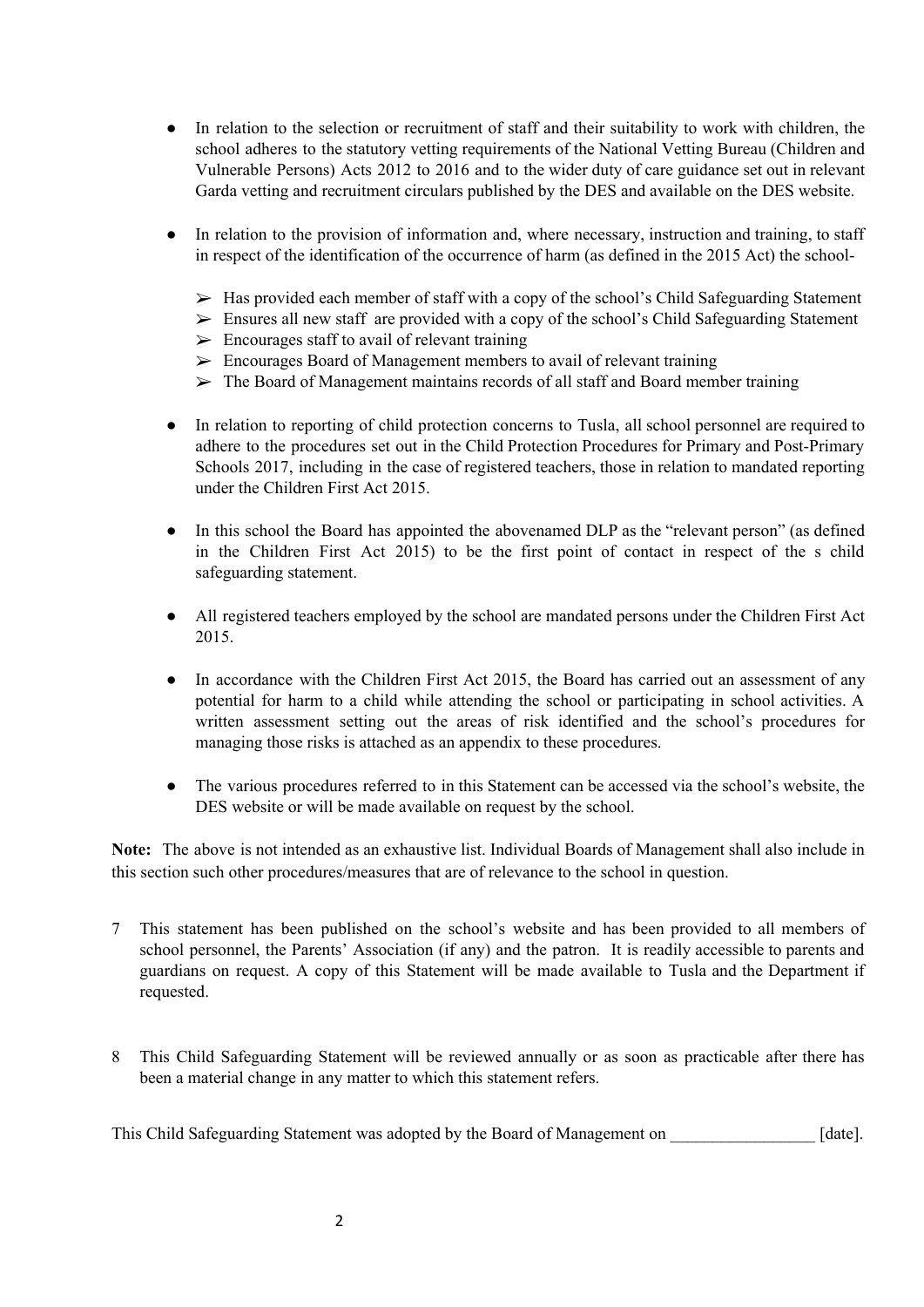| Signed:                            | Signed:                                        |
|------------------------------------|------------------------------------------------|
| Chairperson of Board of Management | Principal/Secretary to the Board of Management |
|                                    |                                                |
|                                    |                                                |
| Date:                              | Date:                                          |
|                                    |                                                |

# **Checklist for Review of the Child Safeguarding Statement**

The *Child Protection Procedures for Primary and Post-Primary Schools 2017* require the Board of Management must undertake a review of its Child Safeguarding Statement and that the following checklist shall be used for this purpose. The review must be completed every year or as soon as practicable after there has been a material change in any matter to which the Child Safeguarding Statement refers. Undertaking an annual review will also ensure that a school also meets its statutory obligation under section 11(8) of the Children First Act 2015, to review its Child Safeguarding Statement every two years.

The checklist is designed as an aid to conducting this review and is not intended as an exhaustive list of the issues to be considered. Individual Boards of Management shall include other items in the checklist that are of relevance to the school in question.

As part of the overall review process, Boards of Management should also assess relevant school policies, procedures, practices and activities vis a vis their adherence to the principles of best practice in child protection and welfare as set out in the school's Child Safeguarding Statement, the Children First Act 2015 and the *Child Protection Procedures for Primary and Post-Primary Schools 2017.*

|                                                                                                    | Yes/No     |
|----------------------------------------------------------------------------------------------------|------------|
| Has the Board formally adopted a Child Safeguarding Statement in accordance with<br>$\mathbf{1}$ . | Υ          |
| the 'Child Protection Procedures for Primary and Post Primary Schools 2017'?                       |            |
| As part of the school's Child Safeguarding Statement, has the Board formally adopted,<br>2.        | Υ          |
| without modification, the 'Child Protection Procedures for Primary and Post Primary                |            |
| Schools 2017"?                                                                                     |            |
| Does the school's Child Safeguarding Statement include a written assessment of risk as<br>$3_{-}$  | Υ          |
| required under the Children First Act 2015?                                                        |            |
| Has the Board reviewed and updated where necessary the written assessment of risk as<br>4.         | Y          |
| part of this overall review?                                                                       |            |
| Has the DLP attended available child protection training?<br>5.                                    | Υ          |
| Has the Deputy DLP attended available child protection training?<br>6.                             | March<br>N |
|                                                                                                    | 2018       |
| Have any members of the Board attended child protection training?<br>7.                            |            |
| Are there both a DLP and a Deputy DLP currently appointed?<br>8.                                   | v          |
| Are the relevant contact details (Tusla and An Garda Siochána) to hand?<br>9.                      | v          |
| 10. Has the Board arrangements in place to communicate the school's Child Safeguarding             | v          |
| Statement to new school personnel?                                                                 |            |
| 11. Is the Board satisfied that all school personnel have been made aware of their                 | v          |
| responsibilities under the 'Child Protection Procedures for Primary and Post Primary               |            |
| Schools 2017' and the Children First Act 2015?                                                     |            |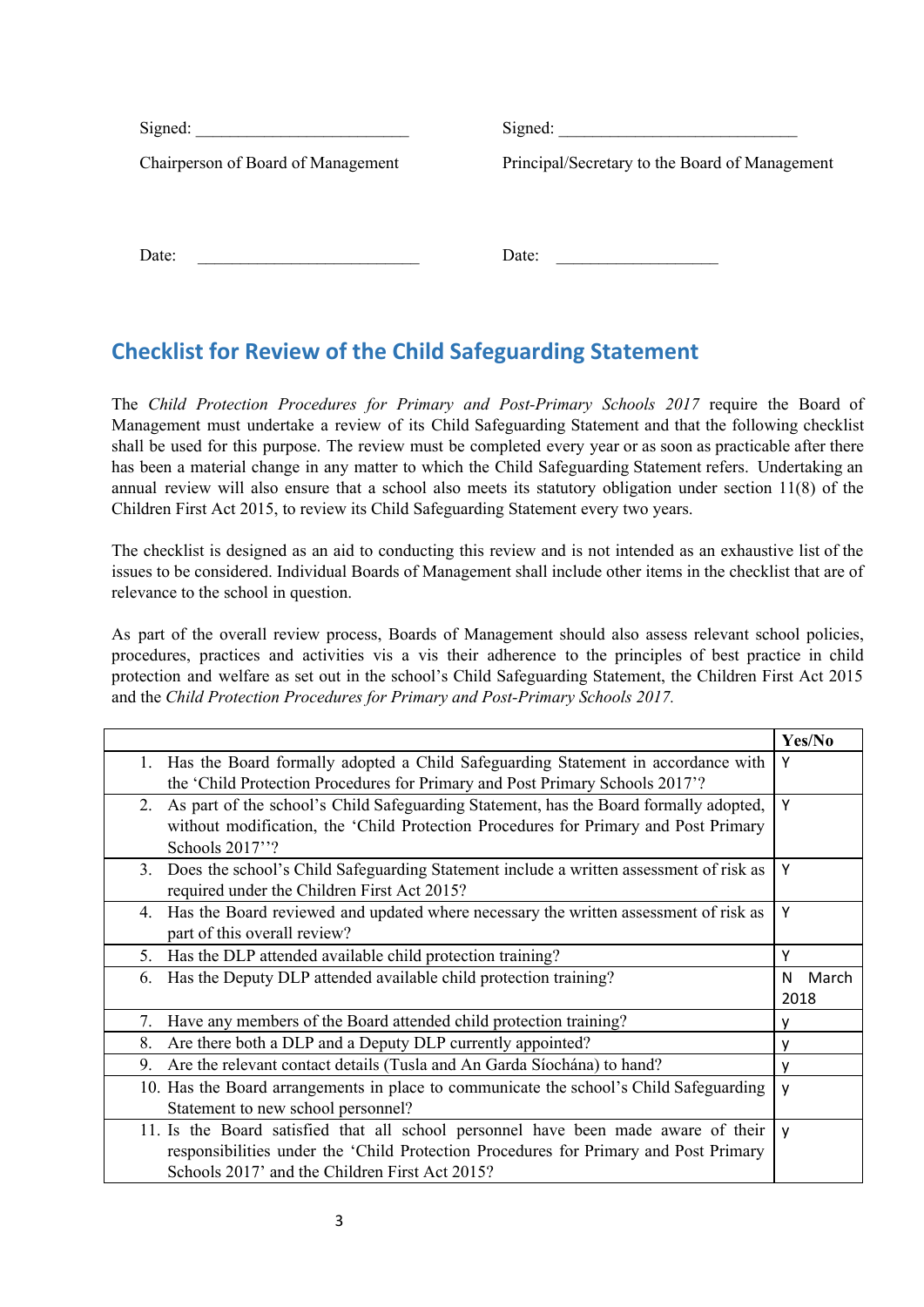| 12. Has the Board received a Principal's Child Protection Oversight Report at each Board<br>meeting held since the last review was undertaken?                                                                                                                                 |   |
|--------------------------------------------------------------------------------------------------------------------------------------------------------------------------------------------------------------------------------------------------------------------------------|---|
| 13. Since the Board's last review, was the Board informed of any child protection reports<br>made to Tusla/An Garda Síochána by the DLP?                                                                                                                                       | y |
| 14. Since the Board's last review, was the Board informed of any cases where the DLP<br>sought advice from Tusla/and as a result of this advice, no report to the HSE was<br>made?                                                                                             | y |
| 15. Since the Board's last review, was the Board informed of any cases where an<br>allegation of abuse or neglect was made against any member of school personnel?                                                                                                             | N |
| 16. Has the Board been provided with and reviewed all documents relevant to the<br>Principal's Child Protection Oversight Report?                                                                                                                                              | Υ |
| 17. Is the Board satisfied that the child protection procedures in relation to the making of<br>reports to Tusla/An Garda Síochána were appropriately followed in each case<br>reviewed?                                                                                       | Y |
| 18. Is the Board satisfied that, since the last review, all appropriate actions are being or<br>have been taken in respect of any member of school personnel against whom an<br>allegation of abuse or neglect has been made?*                                                 |   |
| 19. Were child protection matters reported to the Board appropriately recorded in the<br>Board minutes?                                                                                                                                                                        | Υ |
| 20. Is the Board satisfied that all records relating to child protection are appropriately filed<br>and stored securely?                                                                                                                                                       | Y |
| 21. Has the Board been notified by any parent in relation to that parent not receiving the<br>standard notification required under section 5.6 of the 'Child Protection Procedures for<br>Primary and Post Primary Schools 2017'                                               | N |
| 22. In relation to any cases identified at question 21 above, has the Board ensured that any<br>notifications required section 5.6 of the 'Child Protection Procedures for Primary and<br>Post Primary Schools 2017' were subsequently issued by the DLP?                      |   |
| 23. Has the Board ensured that the Parents' Association (if any), has been provided with<br>the school's Child Safeguarding Statement?                                                                                                                                         | Y |
| 24. Has the Board ensured that the patron has been provided with the school's Child<br><b>Safeguarding Statement?</b>                                                                                                                                                          | Υ |
| 25. Has the Board ensured that the school's Child Safeguarding Statement is available to<br>parents on request?                                                                                                                                                                | Υ |
| 26. Has the Board ensured that the Stay Safe programme is implemented in full in the<br>school? (applies to primary schools)                                                                                                                                                   |   |
| 27. Has the Board ensured that the Wellbeing Programme for Junior Cycle students is<br>implemented in full in the school? (applies to post-primary schools)                                                                                                                    | Υ |
| 28. Has the Board ensured that the SPHE curriculum is implemented in full in the school?                                                                                                                                                                                       | Y |
| 29. Is the Board satisfied that the statutory requirements for Garda Vetting have been met<br>in respect of all school personnel (employees and volunteers)? *                                                                                                                 | Υ |
| 30. Is the Board satisfied that the Department's requirements in relation to the provision of<br>a child protection related statutory declaration and associated form of undertaking have<br>been met in respect of persons appointed to teaching and non-teaching positions?* | Υ |
| 31. Is the Board satisfied that, from a child protection perspective, thorough recruitment<br>and selection procedures are applied by the school in relation to all school personnel<br>(employees and volunteers)?*                                                           | Υ |
| 32. Has the Board considered and addressed any complaints or suggestions for<br>improvements regarding the school's Child Safeguarding Statement?                                                                                                                              | Υ |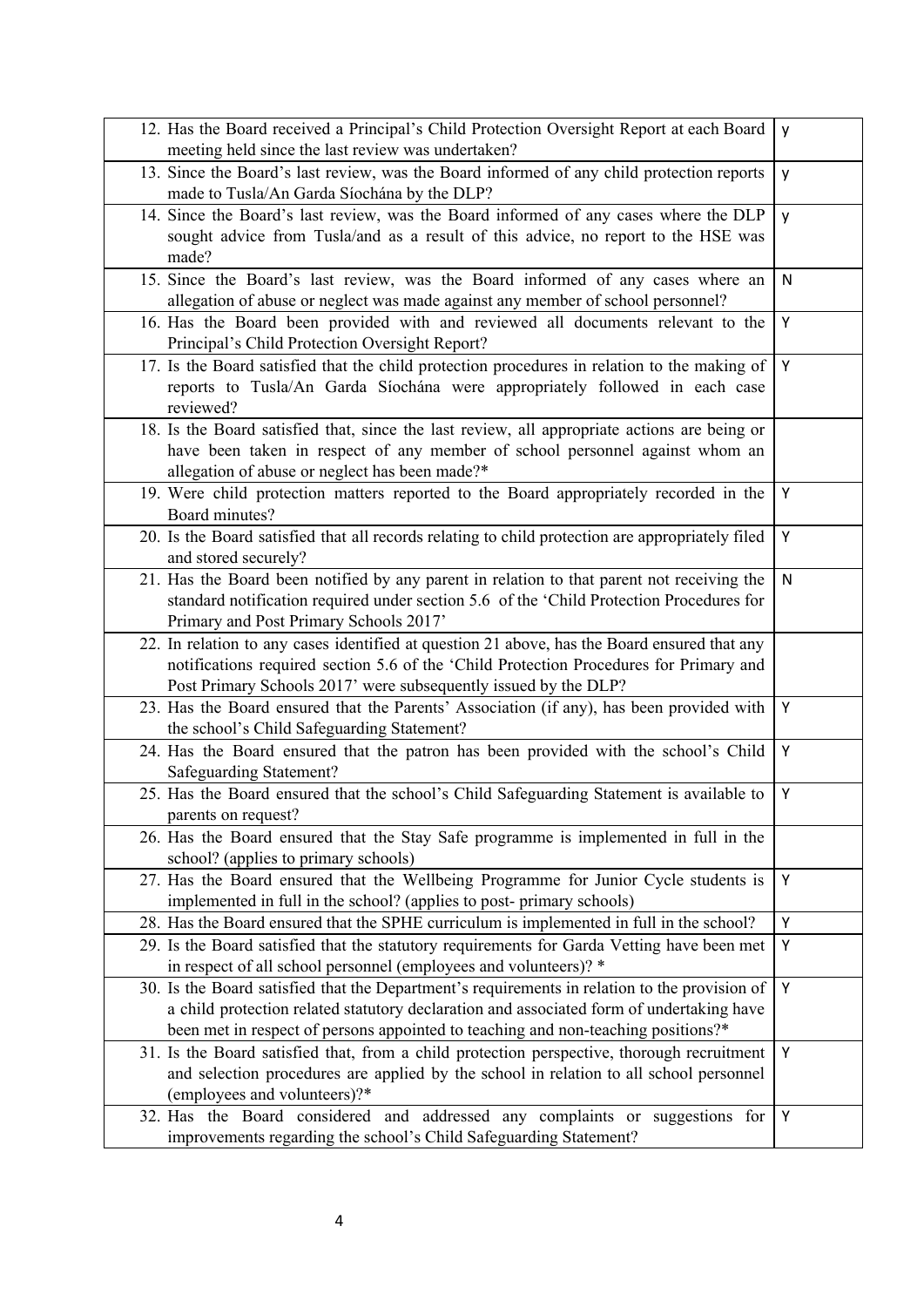| 33. Has the Board sought the feedback of parents in relation to the school's compliance<br>with the requirements of the child safeguarding requirements of the 'Child Protection<br>Procedures for Primary and Post Primary Schools 2017'        | N |
|--------------------------------------------------------------------------------------------------------------------------------------------------------------------------------------------------------------------------------------------------|---|
| 34. Has the Board sought the feedback of pupils in relation to the school's child<br>safeguarding arrangements?                                                                                                                                  | N |
| 35. Is the Board satisfied that the 'Child Protection Procedures for Primary and Post<br>Primary Schools 2017' are being fully and adequately implemented by the school?                                                                         | Υ |
| 36. Has the Board identified any aspects of the school's Child Safeguarding Statement<br>and/or its implementation that require further improvement?                                                                                             | N |
| 37. Has the Board put in place an action plan containing appropriate timelines to address<br>those aspects of the school's Child Safeguarding Statement and/or its implementation<br>that have been identified as requiring further improvement? | N |
| 38. Has the Board ensured that any areas for improvement that that were identified in any<br>previous review of the school's Child Safeguarding Statement have been adequately<br>addressed?                                                     | Υ |

\*In schools where the ETB is the employer the responsibility for meeting the employer's requirements rests with the ETB concerned. In such cases, this question should be completed following consultation with the ETB.

Signed \_\_\_\_\_\_\_\_\_\_\_\_\_\_\_\_\_\_\_\_\_\_\_\_\_\_\_\_\_\_\_\_\_\_\_\_\_ Date \_\_\_\_\_\_\_\_\_\_\_\_\_\_\_\_

Chairperson, Board of Management

Signed \_\_\_\_\_\_\_\_\_\_\_\_\_\_\_\_\_\_\_\_\_\_\_\_\_\_\_\_\_\_\_\_\_\_\_\_\_ Date \_\_\_\_\_\_\_\_\_\_\_\_\_\_\_\_

Principal/Secretary to the Board of Management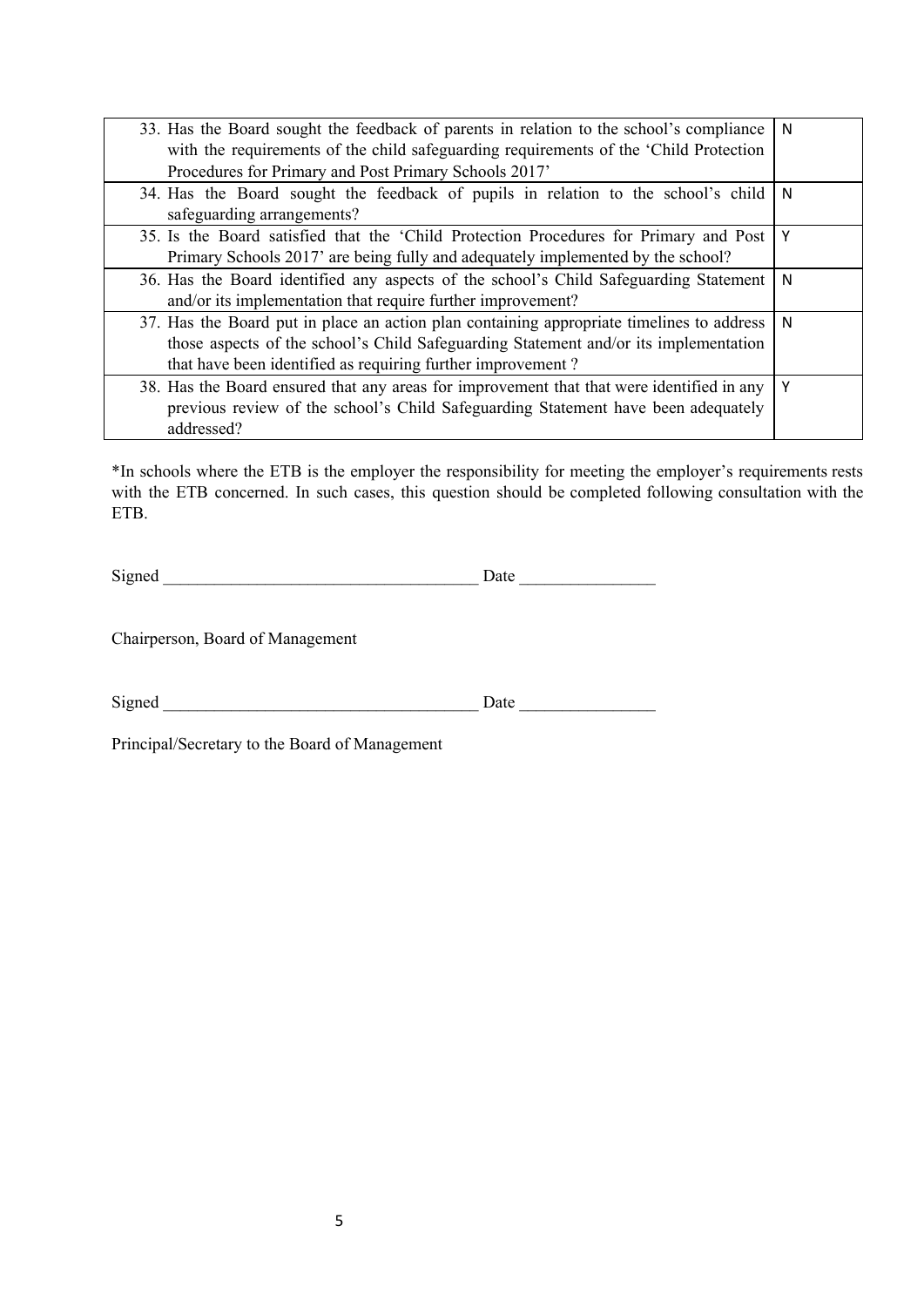# **Template 4: Notification regarding the Board of Management's review of the Child Safeguarding Statement**

 $To:$ 

The Board of Management of cbs High SChool Clonmel wishes to inform you that:

- The Board of Management's annual review of the school's Child Safeguarding Statement was completed at the Board meeting of March 2018.
- This review was conducted in accordance with the "Checklist for Review of the Child Safeguarding Statement" published on the Department's 'website [www.education.ie](http://www.education.ie/)

| Signed                                         | Date $\qquad \qquad$ |  |
|------------------------------------------------|----------------------|--|
| Chairperson, Board of Management               |                      |  |
| Signed                                         | Date                 |  |
| Principal/Secretary to the Board of Management |                      |  |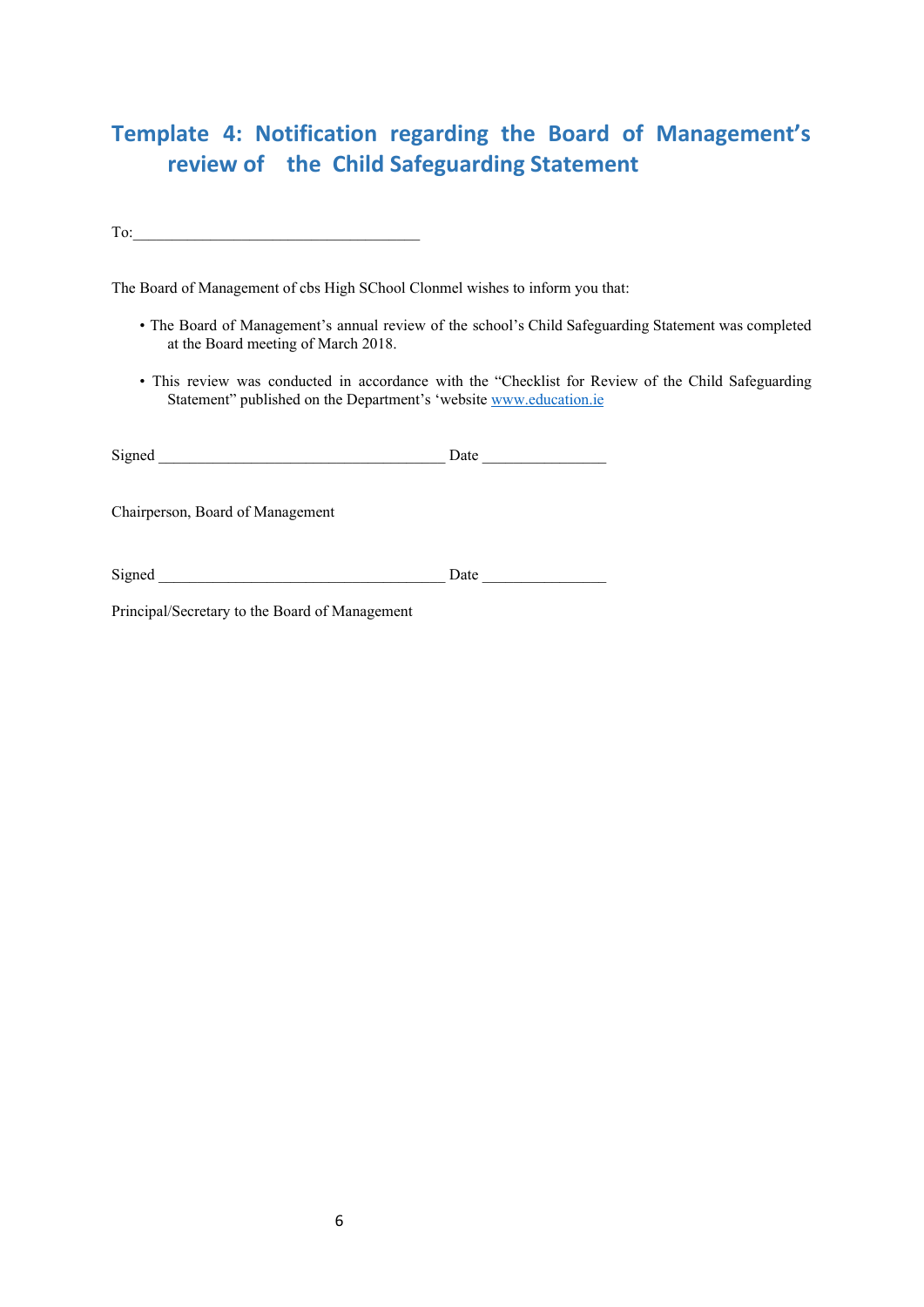## **Examples of activities, risks and procedures**

The examples listed in this document are provided to assist schools in undertaking their risk assessment under the Children First Act, 2015. Schools should note that this list of examples is not intended to be exhaustive. It is the responsibility of each school to ensure, as far as possible, that any other risks and procedures that are relevant to its own particular circumstances are identified and specified in the written risk assessment and that adequate procedures are in place to address all risks identified.

It is acknowledged that schools already have in place a range of policies, practices and procedures to mitigate the risk of harm to children while they are participating in the activities of the school and that some school activities will carry low or minimal risks of harm compared to others. In the context of the risk assessment that must be undertaken by schools, the Children First Act, 2015 refers to risk as "any potential for harm". Therefore, it is important that, as part of its risk assessment process, each school lists and reviews all of its various activities (which shall include identifying those that may carry low risk of harm as well as those that carry higher risks of harm). Doing so will help the school to (1) identify, as required under the Children First Act, 2015, any risks of harm that may exist in respect of the school's activities, (2) identify and assess the adequacy of the various procedures already in place to manage those risks of harm and (3) identify and put in place any such additional procedures as are considered necessary to manage any risk identified.

Important Note: It should be noted that risk in the context of this risk assessment is the risk of "harm" as defined in the Children First Act, 2015 and not general health and safety risk. The definition of harm is set out in chapter 4 of the Child Protection Procedures for Primary and Post-Primary Schools 2017.

#### **Examples of School Activities**

- Daily arrival and dismissal of pupils
- Recreation breaks for pupils
- Classroom teaching
- One-to-one teaching
- One-to-one counselling
- Outdoor teaching activities
- Sporting Activities
- School outings
- School trips involving overnight stay
- School trips involving foreign travel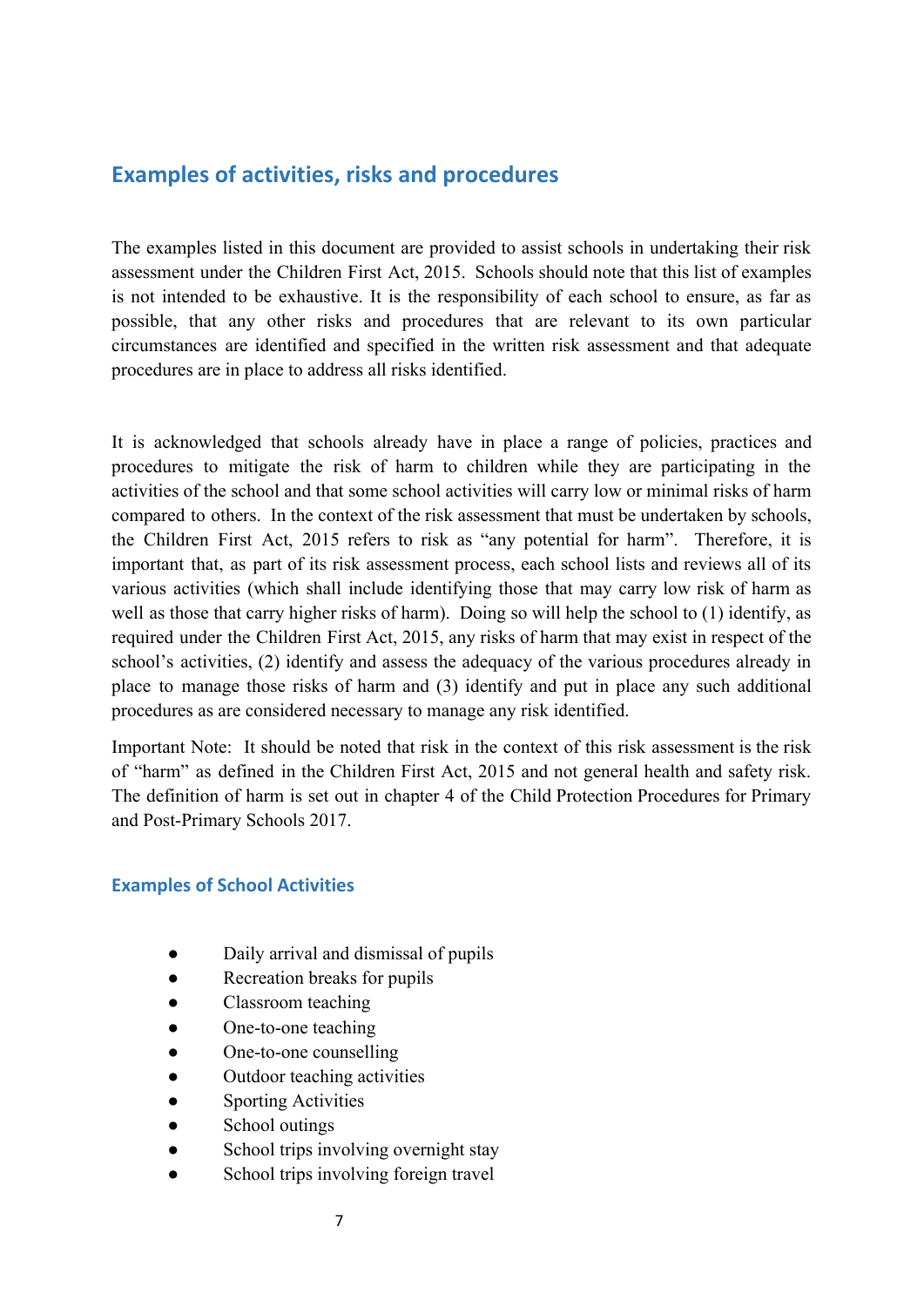- Use of toilet/changing/shower areas in schools
- Provision of residential facilities for boarders
- Annual Sports Day
- Fundraising events involving pupils
- Use of off-site facilities for school activities
- School transport arrangements including use of bus escorts
- Care of children with special educational needs, including intimate care where needed,
- Care of any vulnerable adult students, including intimate care where needed
- Management of challenging behaviour amongst pupils, including appropriate use of restraint where required
- Administration of Medicine
- Administration of First Aid
- Curricular provision in respect of SPHE, RSE, Stay Safe
- Prevention and dealing with bullying amongst pupils
- Training of school personnel in child protection matters
- Use of external personnel to supplement curriculum
- Use of external personnel to support sports and other extra-curricular activities
- Care of pupils with specific vulnerabilities/ needs such as
	- Pupils from ethnic minorities/migrants
	- Members of the Traveller community
	- Lesbian, gay, bisexual or transgender (LGBT) children
	- Pupils perceived to be LGBT
	- Pupils of minority religious faiths
	- Children in care
	- Children on CPNS
- Recruitment of school personnel including
	- Teachers/SNA's
	- Caretaker/Secretary/Cleaners
	- Sports coaches
	- External Tutors/Guest Speakers
	- Volunteers/Parents in school activities
	- Visitors/contractors present in school during school hours
		- Visitors/contractors present during after school activities
- Participation by pupils in religious ceremonies/religious instruction external to the school
- Use of Information and Communication Technology by pupils in school
- Application of sanctions under the school's Code of Behaviour including detention of pupils, confiscation of phones etc.
- Students participating in work experience in the school
- Students from the school participating in work experience elsewhere
- Student teachers undertaking training placement in school
- Use of video/photography/other media to record school events
- After school use of school premises by other organisations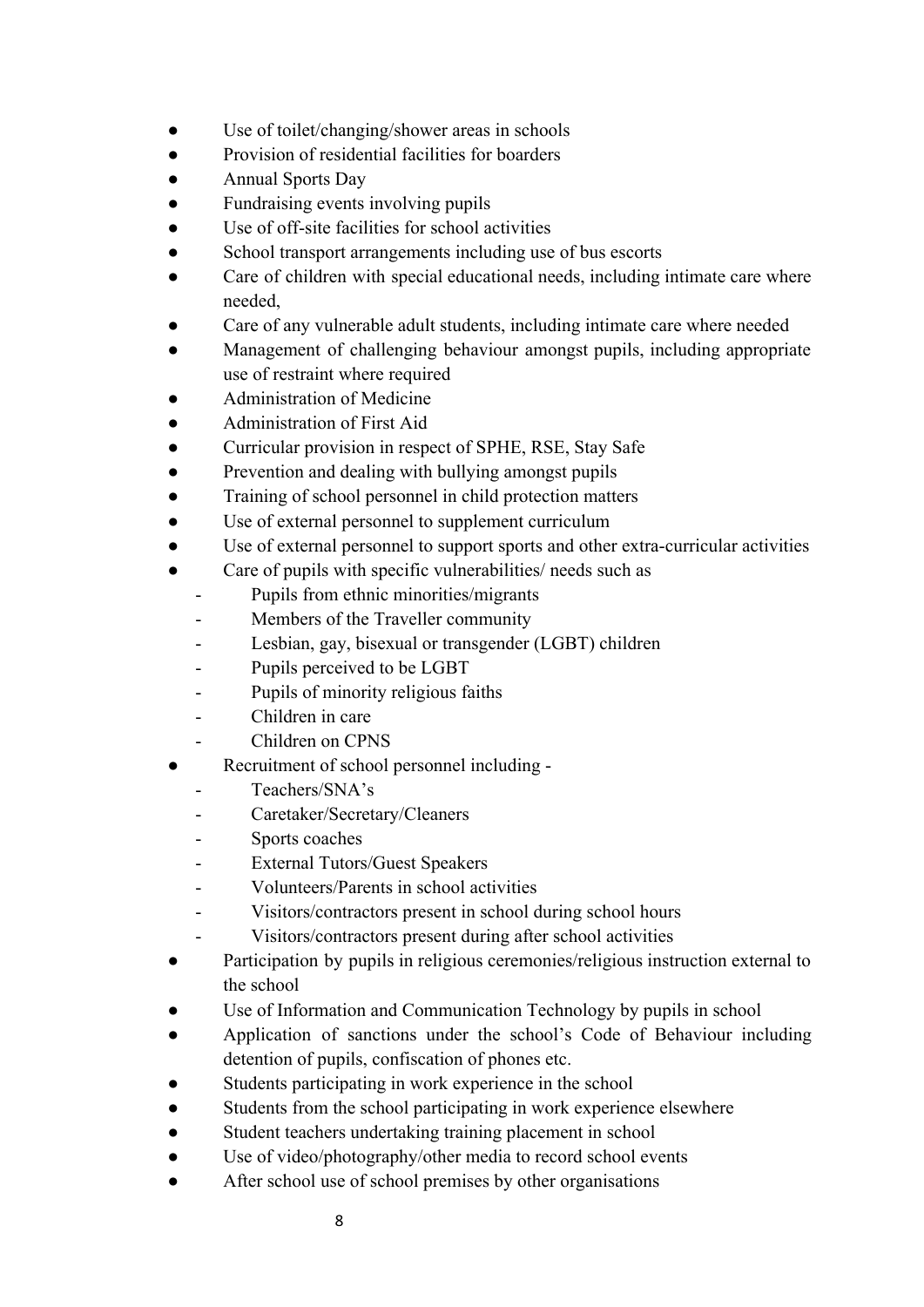- Use of school premises by other organisation during school day
- Breakfast club
- Homework club/evening study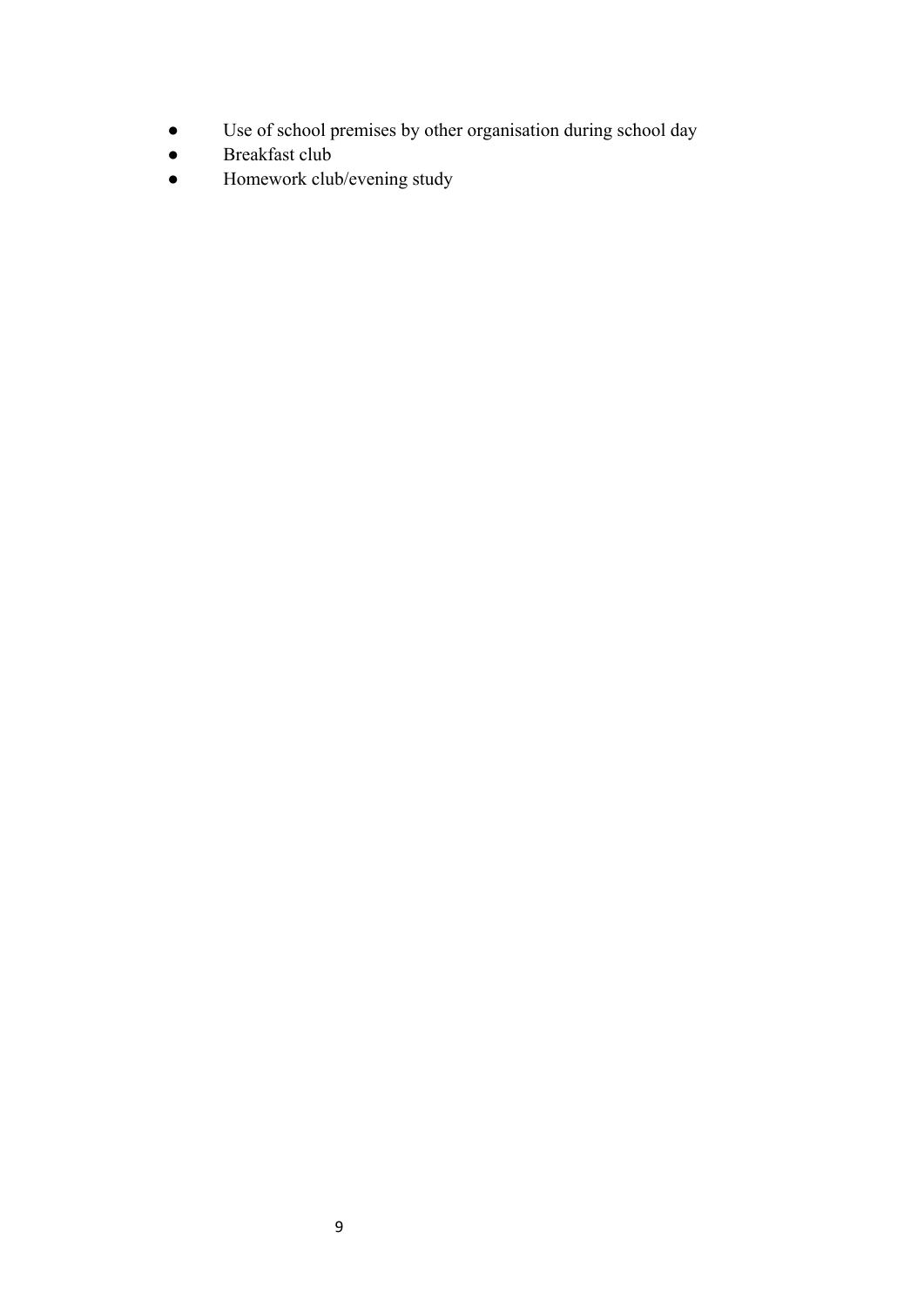### **Examples of Risks of Harm**

- Risk of harm not being recognised by school personnel
- Risk of harm not being reported properly and promptly by school personnel
- Risk of child being harmed in the school by a member of school personnel
- Risk of child being harmed in the school by another child
- Risk of child being harmed in the school by volunteer or visitor to the school
- Risk of child being harmed by a member of school personnel, a member of staff of another organisation or other person while child participating in out of school activities e.g. school trip, swimming lessons
- Risk of harm due to bullying of child
- Risk of harm due to inadequate supervision of children in school
- Risk of harm due to inadequate supervision of children while attending out of school activities
- Risk of harm due to inappropriate relationship/communications between child and another child or adult
- Risk of harm due to children inappropriately accessing/using computers, social media, phones and other devices while at school
- Risk of harm to children with SEN who have particular vulnerabilities
- Risk of harm to child while a child is receiving intimate care
- Risk of harm due to inadequate code of behaviour
- Risk of harm in one-to-one teaching, counselling, coaching situation
- Risk of harm caused by member of school personnel communicating with pupils in appropriate manner via social media, texting, digital device or other manner
- Risk of harm caused by member of school personnel accessing/circulating inappropriate material via social media, texting, digital device or other manner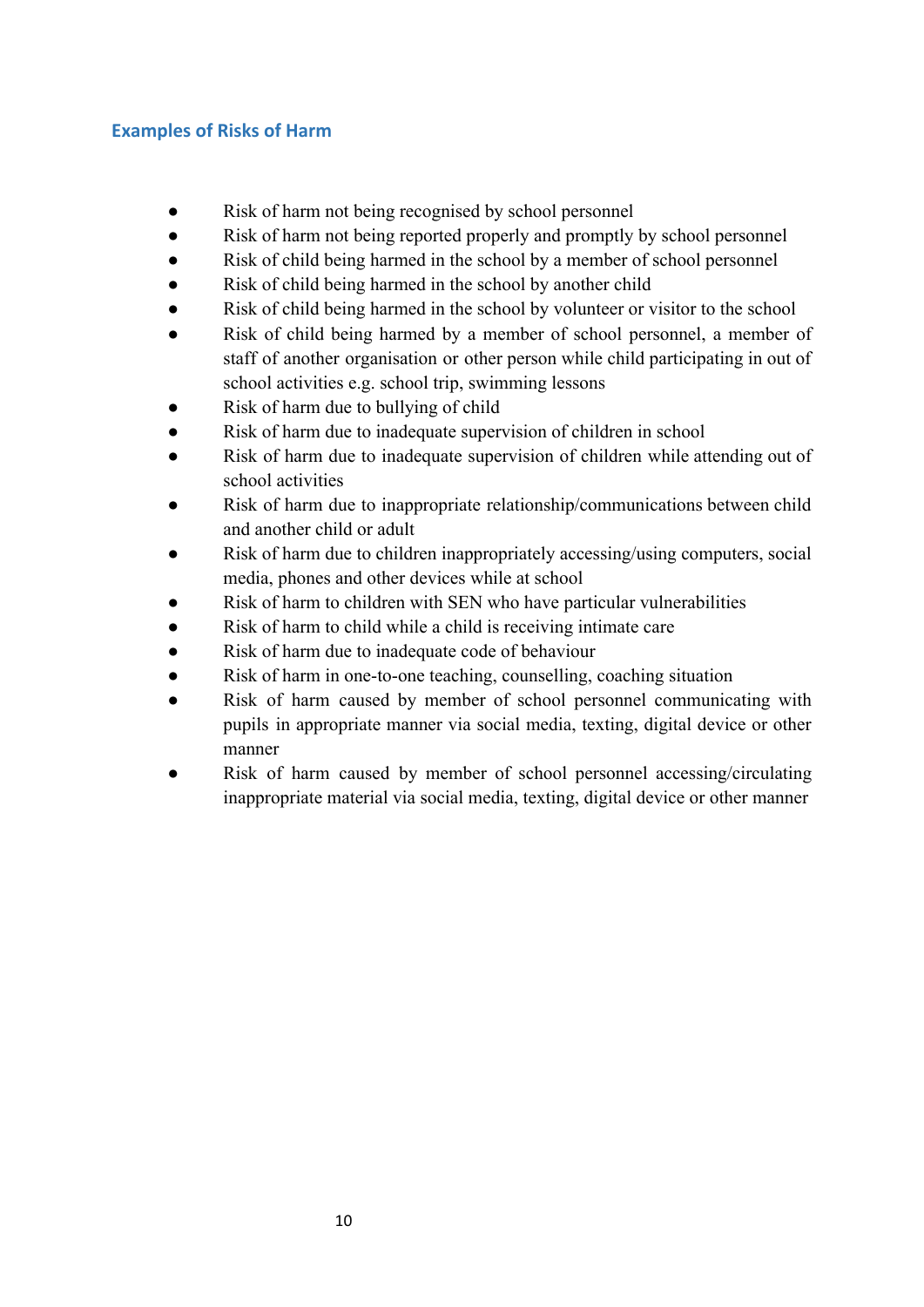## **Examples of Procedures to address risks of harm**

- *●* All school personnel are provided with a copy of the school's *Child Safeguarding Statement*
- The *Child Protection Procedures for Primary and Post-Primary Schools 2017* are made available to all school personnel
- School Personnel are required to adhere to the *Child Protection Procedures for Primary and Post-Primary Schools 2017* and all registered teaching staff are required to adhere to the *Children First Act 2015*
- The school implements in full the Stay Safe Programme
- The school implements in full the SPHE curriculum
- The school implements in full the Wellbeing Programme at Junior Cycle
- The school has an Anti-Bullying Policy which fully adheres to the requirements of the Department's *Anti-Bullying Procedures for Primary and Post-Primary Schools*
- The school has a yard/playground supervision policy to ensure appropriate supervision of children during, assembly, dismissal and breaks and in respect of specific areas such as toilets, changing rooms etc.
- The school has in place a policy and clear procedures in respect of school outings
- The school has a Health and safety policy
- The school adheres to the requirements of the Garda vetting legislation and relevant DES circulars in relation to recruitment and Garda vetting
- The school has a codes of conduct for school personnel (teaching and non-teaching staff)
- The school complies with the agreed disciplinary procedures for teaching staff
- The school has a Special Educational Needs policy
- The school has an intimate care policy/plan in respect of students who require such care
- The school has in place a policy and procedures for the administration of medication to pupils
- The school  $$ 
	- o Has provided each member of school staff with a copy of the school's Child Safeguarding Statement
	- o Ensures all new staff are provided with a copy of the school's Child Safeguarding Statement
	- o Encourages staff to avail of relevant training
	- o Encourages board of management members to avail of relevant training
	- o Maintains records of all staff and board member training
- The school has in place a policy and procedures for the administration of First Aid
- The school has in place a code of behaviour for pupils